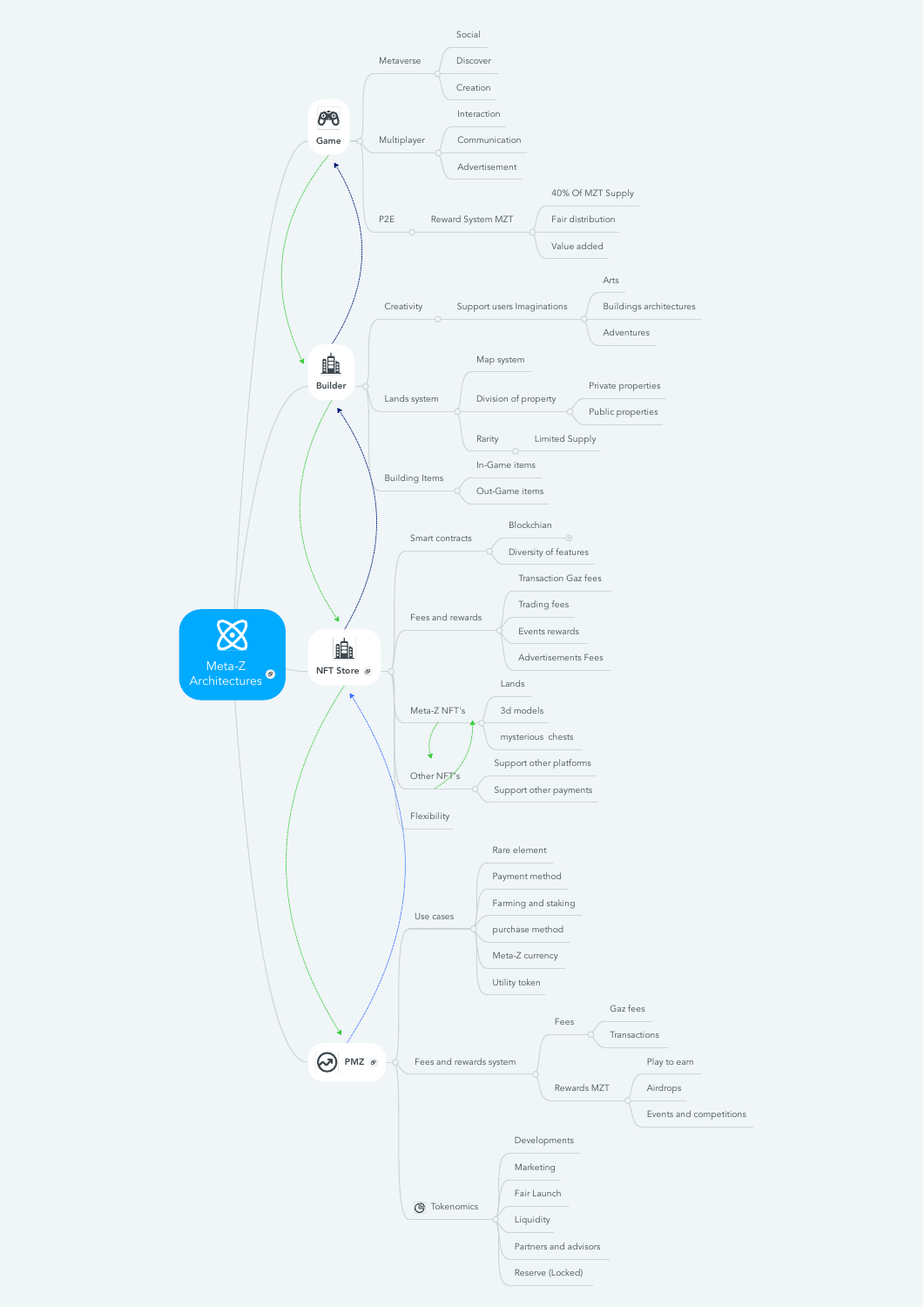# **Meta-Z Architectures**

**Link:** <https://themetaversez.com/>

## **1. Game**

- 1.1. Metaverse
	- 1.1.1. Social
	- 1.1.2. Discover
	- 1.1.3. Creation
- 1.2. Multiplayer
	- 1.2.1. Interaction
	- 1.2.2. Communication
	- 1.2.3. Advertisement
- 1.3. P2E
	- 1.3.1. Reward System MZT
		- 1.3.1.1. 40% Of MZT Supply
		- 1.3.1.2. Fair distribution
		- 1.3.1.3. Value added

### **2. Builder**

- 2.1. Creativity
	- 2.1.1. Support users Imaginations
		- 2.1.1.1. Arts
		- 2.1.1.2. Buildings architectures
		- 2.1.1.3. Adventures

#### 2.2. Lands system

- 2.2.1. Map system
- 2.2.2. Division of property
	- 2.2.2.1. Private properties
	- 2.2.2.2. Public properties
- 2.2.3. Rarity
	- 2.2.3.1. Limited Supply
- 2.3. Building Items
	- 2.3.1. In-Game items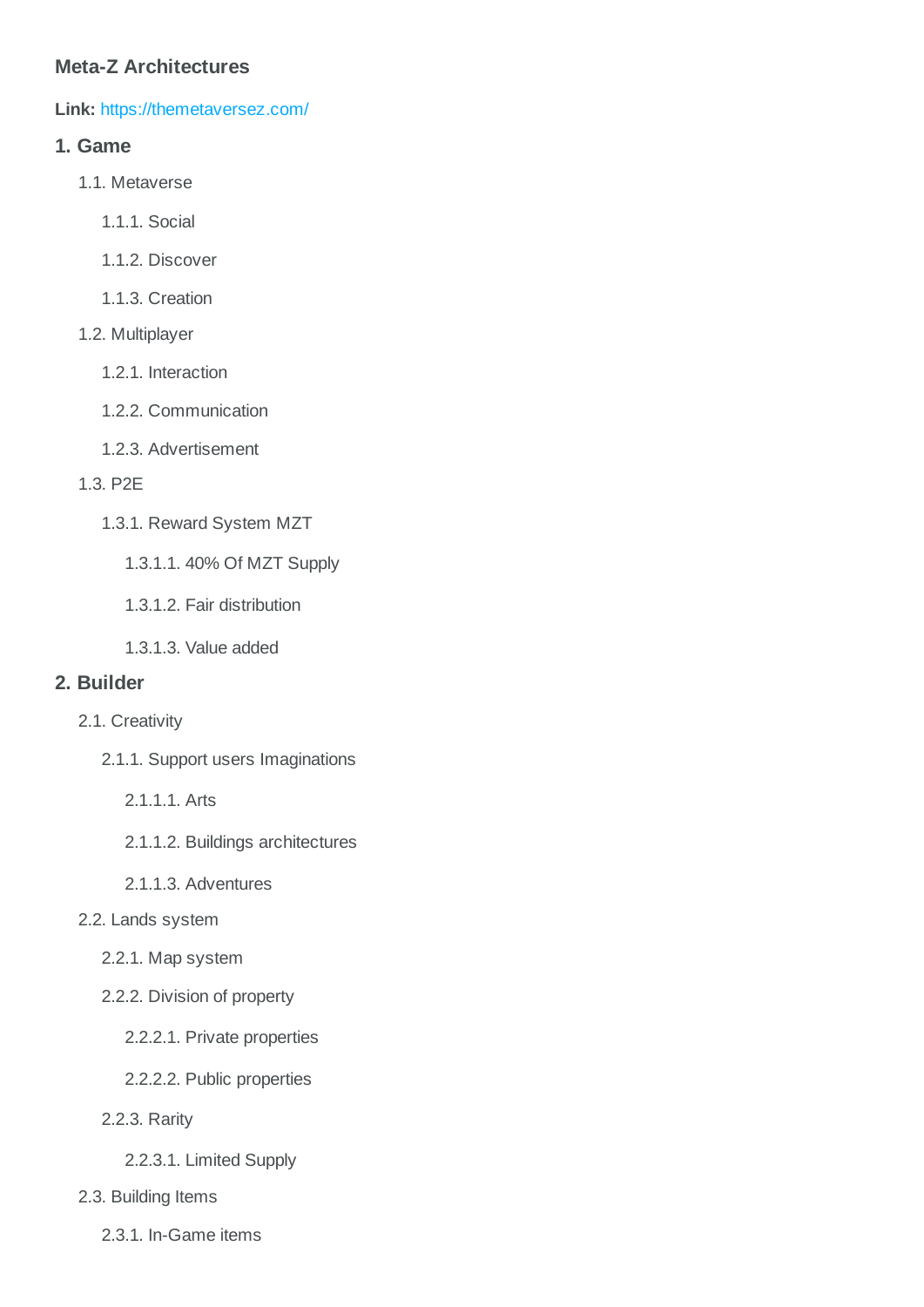### 2.3.2. Out-Game items

## **3. NFT Store**

**Link:** <https://market.themetaversez.com/>

- 3.1. Smart contracts
	- 3.1.1. Blockchian
		- 3.1.1.1. Public contract
	- 3.1.2. Diversity of features

### 3.2. Fees and rewards

- 3.2.1. Transaction Gaz fees
- 3.2.2. Trading fees
- 3.2.3. Events rewards
- 3.2.4. Advertisements Fees

### 3.3. Meta-Z NFT's

- 3.3.1. Lands
- 3.3.2. 3d models
- 3.3.3. mysterious chests
- 3.4. Other NFT's
	- 3.4.1. Support other platforms
	- 3.4.2. Support other payments
- 3.5. Flexibility

# **4. PMZ**

**Link:** <https://bscscan.com/token/0x5ef6b5abaa7e9b75fa4daebf0fc722f9aff12b40>

- 4.1. Use cases
	- 4.1.1. Rare element
	- 4.1.2. Payment method
	- 4.1.3. Farming and staking
	- 4.1.4. purchase method
	- 4.1.5. Meta-Z currency
	- 4.1.6. Utility token
- 4.2. Fees and rewards system
	- 4.2.1. Fees
		- 4.2.1.1. Gaz fees